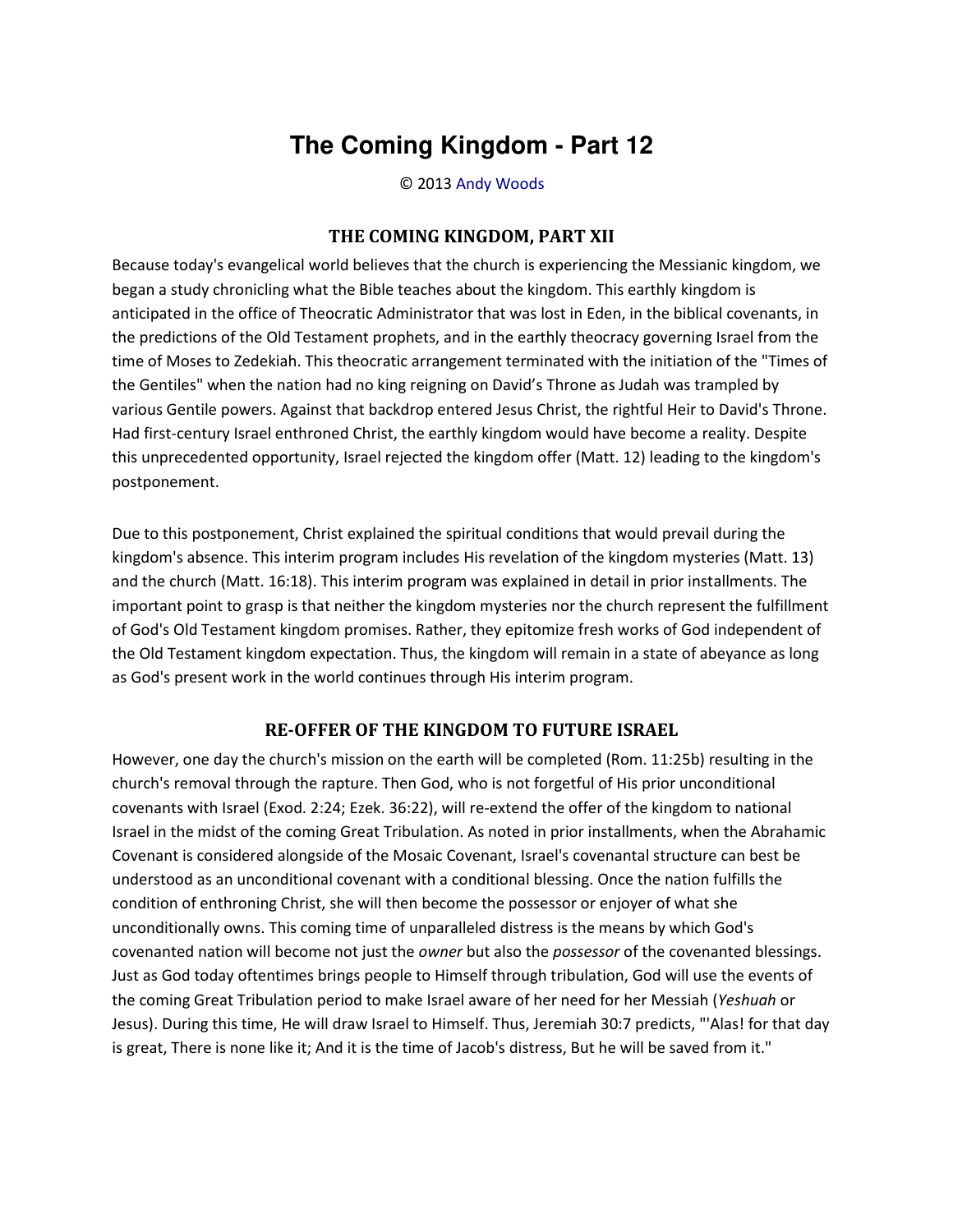The Antichrist will desecrate the Jewish temple midway through the future Tribulation period (Dan. 9:27; Rev. 13:15). In so doing, he will replicate a well-remembered historical event indelibly etched on the minds of the Jews, when Antiochus Epiphanies did virtually the same thing in the days of the Maccabees during the intertestamental era (Dan. 11:31). Once history repeats itself in this manner, the Jews, who had been trusting the Antichrist as their Messiah up to this point in time, will come to their spiritual senses and recognize that it is not the Antichrist who is their long-awaited Messiah but rather it is Jesus Christ who came into the world some two thousand years ago. It will take a betrayal of this magnitude to bring the nation to saving faith in Christ.

Once Israel trusts in Christ as her Messiah, she will have fulfilled the long unfulfilled condition found in the Mosaic Covenant. Once this condition is satisfied, that future generation of Jews will then enter into the unconditional covenantal promises thus ushering in the earthly kingdom not only for Israel but the whole world. This covenantal structure shows why Christ conditioned His Second Advent upon Israel properly responding to Him as her Messiah. Christ explained this condition to the Jewish people in Matthew 23:37-39. He said, "Jerusalem, Jerusalem, who kills the prophets and stones those who are sent to her! How often I wanted to gather your children together, the way a hen gathers her chicks under her wings, and you were unwilling. Behold, your house is being left to you desolate! For I say to you, from now on you will not see Me until you say, 'BLESSED IS HE WHO COMES IN THE NAME OF THE LORD!'" In other words, first-century Israel's failure to fulfill this condition resulted in the kingdom not being established as well as the imposition of covenantal discipline in A.D. 70 (Deut. 28:49-50). Conversely, future Israel's fulfillment of the condition will be evidenced by the nation's citation of the phrase "BLESSED IS HE WHO COMES IN THE NAME OF THE LORD!" This phrase comes from Psalm 118:26, which is a Messianic psalm (Matt. 21:9). Once this condition is met, Christ will return to rescue Israel and establish His kingdom through her (Matt. 24:30-31; 25:31).

Therefore, the fact that the Davidic Covenant is not being fulfilled in the present day in no wise negates its future fulfillment. When the disciples inquired as to when the kingdom would be restored to Israel, Christ never challenged the idea of an eventual fulfillment. Rather, He simply challenged the disciples' presupposition of its immediate fulfillment (Acts 1:6-7). In the future Tribulation period, the offer of the kingdom will once again be extended to Israel (Matt. 24:14). Unlike at the First Advent (Matt. 23:37-38), this time the offer will be accepted leading to Christ's return (Matt. 24:30-31) and subsequent earthly kingdom (Matt. 25:34; Rev. 20:1-10).

## **THE TRANSFER OF EARTHLY AUTHORITY**

Thus, one of the dominant themes of the Book of Revelation is how this world is transferred from the grasp of Satan to the earthly Messianic kingdom predicted in the pages of the Old Testament. In other words, Revelation explains how the world will eventually transition from the rule that Satan has had on the world ever since the Fall in Eden (Luke 4:5-8; 2 Cor. 4:4; Eph. 2:2; 1 John 5:19) to the future time in history when God and His people "will reign upon the earth" (Rev. 5:10b). Revelation 11:15 captures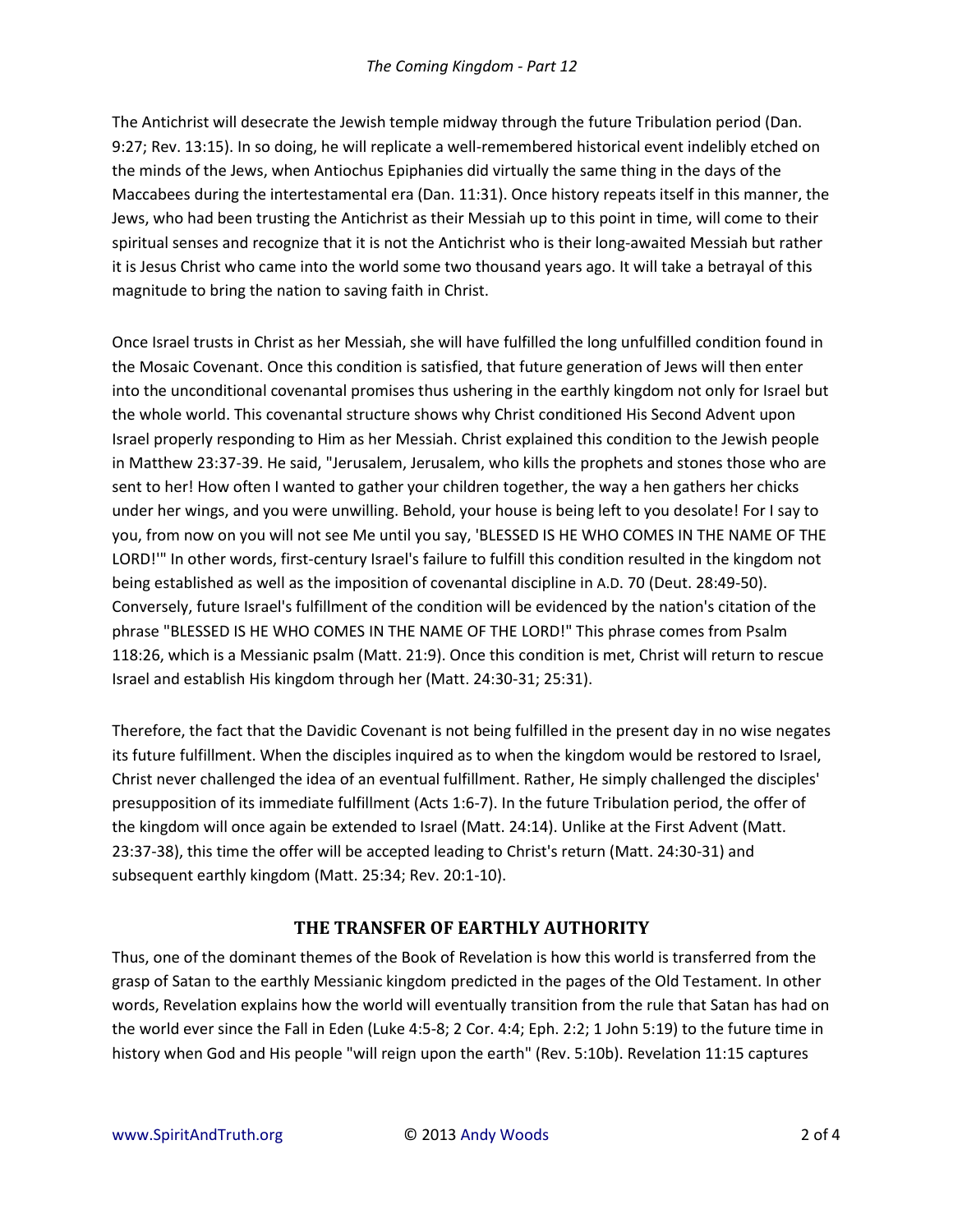this theme when it says, "The kingdom of the world has become *the kingdom* of our Lord, and of His Christ; and He will reign forever and ever."

The mechanism for this transition of authority is the seven-sealed scroll in Revelation, which represents the title deed of the earth.<sup>1</sup> As each of the seals is broken, another divine judgment comes upon the world thereby progressively loosening the grip that Satan has had on the planet ever since the Fall of Man. This reality explains why so many of Revelation's judgments bear a striking resemblance to the ten plagues of the Exodus. For example, the sores of the sixth plague (Exod. 9:8-12) resemble the first bowl judgment (Rev. 16:1-2). The rivers to blood of the first plague (Exod. 7:19-21) resemble the third bowl judgment (Rev. 16:4-7). The darkness of the ninth plague (Exod. 10:21-23) resembles the fifth bowl judgment (Rev. 16:10-11). The hail of the seventh plague (Exod. 9:22-26) resembles the seventh bowl judgment (Rev. 16:17-21).

What is the point of these similarities? God took His people out of four hundred years of Egyptian bondage (Gen. 15:13) in the Exodus. In Revelation, God will perform the ultimate Exodus by taking the entire world out of the Satanic bondage it has been under since the Fall. Each Exodus plague progressively weakened Pharaoh's resolve to hold Israel in captivity. Pharaoh's will was ultimately broken through the death of his first born as expressed in the tenth plague. In the same way, each divine judgment in Revelation will progressively weaken Satan's grip on the planet until finally the entire world will be transferred into the glorious Messianic Kingdom. The death of God the Father's "first born" son laid the groundwork for Satan's ultimate defeat (Rev. 5:9). Satan's sentence will finally be imposed as the scroll is progressively opened by God the Son.

Given the significance that the scroll of Revelation 5 plays in releasing the world from Satanic bondage, it is easy to see why John weeps when he first learns that none is worthy to open the scroll (Rev. 5:2-4). John weeps because he sees the world continuing indefinitely under Satanic bondage. Yet, the apostle John stops weeping (Rev. 5:5) when he learns that Christ is worthy to open the scroll because of His role in redemption (Rev. 5:9) and creation (Rev. 4:11). John stops weeping because the scroll can now be opened and thus the liberation of planet earth from Satan's ruthless rule can now begin.

Satan certainly does not want this transfer of authority to take place. He has enjoyed ruling the world for all of these centuries since Eden. He knows that once the kingdom comes he will be bound (Rev. 20:1-3) and eventually thrown into the lake of fire at the conclusion of the thousand years of Christ's earthly rule (Rev. 20:10). Thus, he has always worked in history to prevent the establishment of this coming Messianic kingdom (Rev. 12:9-10). Just as he sought to prevent Christ's First Advent (Rev. 12:1- 5; Ps. 2:9), he will again try to prevent the coming kingdom by eradicating all the Jews (Rev. 12:1; Gen. 37:9-10) during the Tribulation period (Rev. 12:5-17). The logic of this preemptive attack is that if there are no Jews left to accept the re-offer of the kingdom and call Christ back to the earth (Matt. 23:37-39),

 $\overline{a}$ 

<sup>&</sup>lt;sup>1</sup> Renald Showers, *Maranatha Our Lord, Come!* (Bellmawr: FOI, 1995), 88.